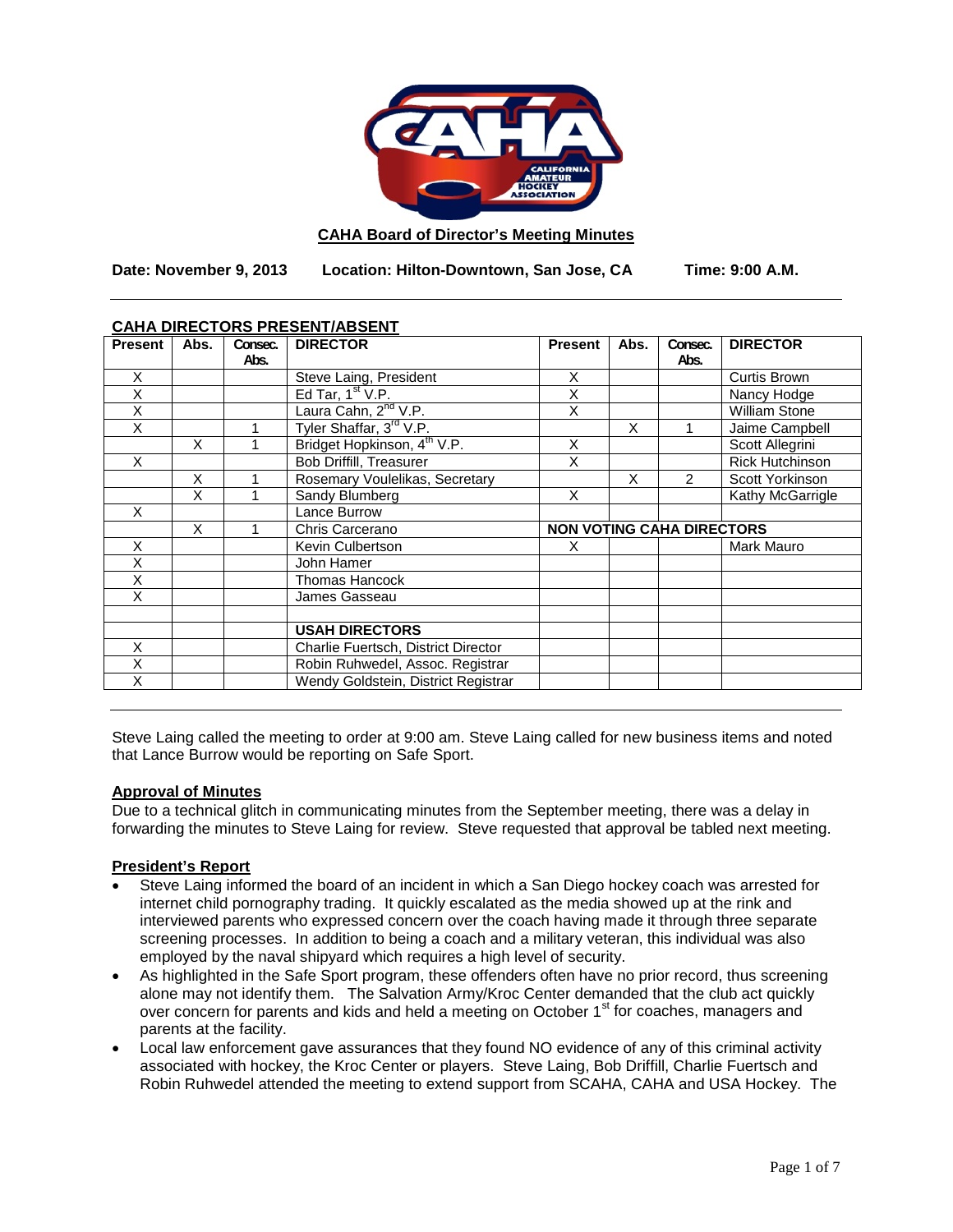meeting was well attended and there does not appear to have been any adverse consequences to the rink or club.

- Steve Laing reported that he'd received a call from a woman who was ready to file a police report against an independent goaltending coach, Steve Switzer. The current allegations pertain to a civil case over loans that hockey parents made to this individual totaling roughly \$20,000- \$30,000. Because this is not specifically a hockey-related issue, it is beyond the scope of CAHA and will need to be addressed by the courts.
- Steve Laing stated he received a call that this same goaltending coach was seen recently at Lakewood rink on the ice where one of his reported abuse victims was also skating. Steve made a phone call to Rick Hutchinson and the situation was handled immediately. A policy is in place at this rink requiring coaches to submit an application for approval prior to any on-ice activity. Because the application wasn't done, it enabled rink management to take swift action.

### Pacific District Affiliates

• Several affiliates, besides California, have been exploring the possibility of establishing their own districts. This potentially raises political challenges at the national level and it is unlikely that these changes will occur in the near future. In an effort to address specific concerns over disproportionate representation at the District level, Steve Laing and Charlie Fuertsch raised the issue of California's current allocations for the national player development camp. Affiliates within the Pacific District were very receptive and agreed to significant reallocation in favor of California as follows:

| <b>AGE DIVISION</b> | 2012-13           | 2013-14           |  |  |
|---------------------|-------------------|-------------------|--|--|
|                     | <b>ALLOCATION</b> | <b>ALLOCATION</b> |  |  |
| 14                  | 22                | 32                |  |  |
| 15                  |                   | 35                |  |  |
| 16                  |                   | 35                |  |  |
| 17                  | 15                | 28                |  |  |
| OTAI                |                   | 130               |  |  |

- Overall, 75% of allocations now go to California. Steve Laing offered special thanks to Charlie for overseeing the process.
- Kathy McGarrigle raised a question re: allocations for girls' teams. Steve Laing suggested that Kathy work with Bridget Hopkinson to make a recommendation to the District.

#### Rule Changes

• Following some recent rule changes, the Pacific District guidebook and bylaws have a few inconsistencies. These issues will be addressed at the next meeting in February.

### District Tournament Travel

• In order to minimize travel for Alaska and California teams, the District is considering changes to the requirement that affiliates must have a Tier I program to be eligible to host a District Tournament which may enable affiliates between AK and CA to serve as hosts. In addition to travel expenses, however, there are several issues to evaluate in making such a change, including if AK and CA no longer host district tournaments, they may be precluded from hosting a national tournament. Also, the rules state that the host club must have a team in playoffs. Steve Laing supported the option to remove this stipulation. It is unlikely that a solution to the travel issue will be solved anytime soon.

#### Survey

• A survey was recently sent out by the Pacific District to obtain feedback on player development camps. The response has been good with 40% of surveys having been returned so far. In general, feedback has been positive but there have been concerns raised over the lack of exposure to colleges and scouts during the camps.

### **Select Camp**

• District Camps will be held May 9-11, 2014 for Youth and Girls teams. If a California player is playing out of district, he can ask to be considered for an at-large or CAHA alumni entry to the District Select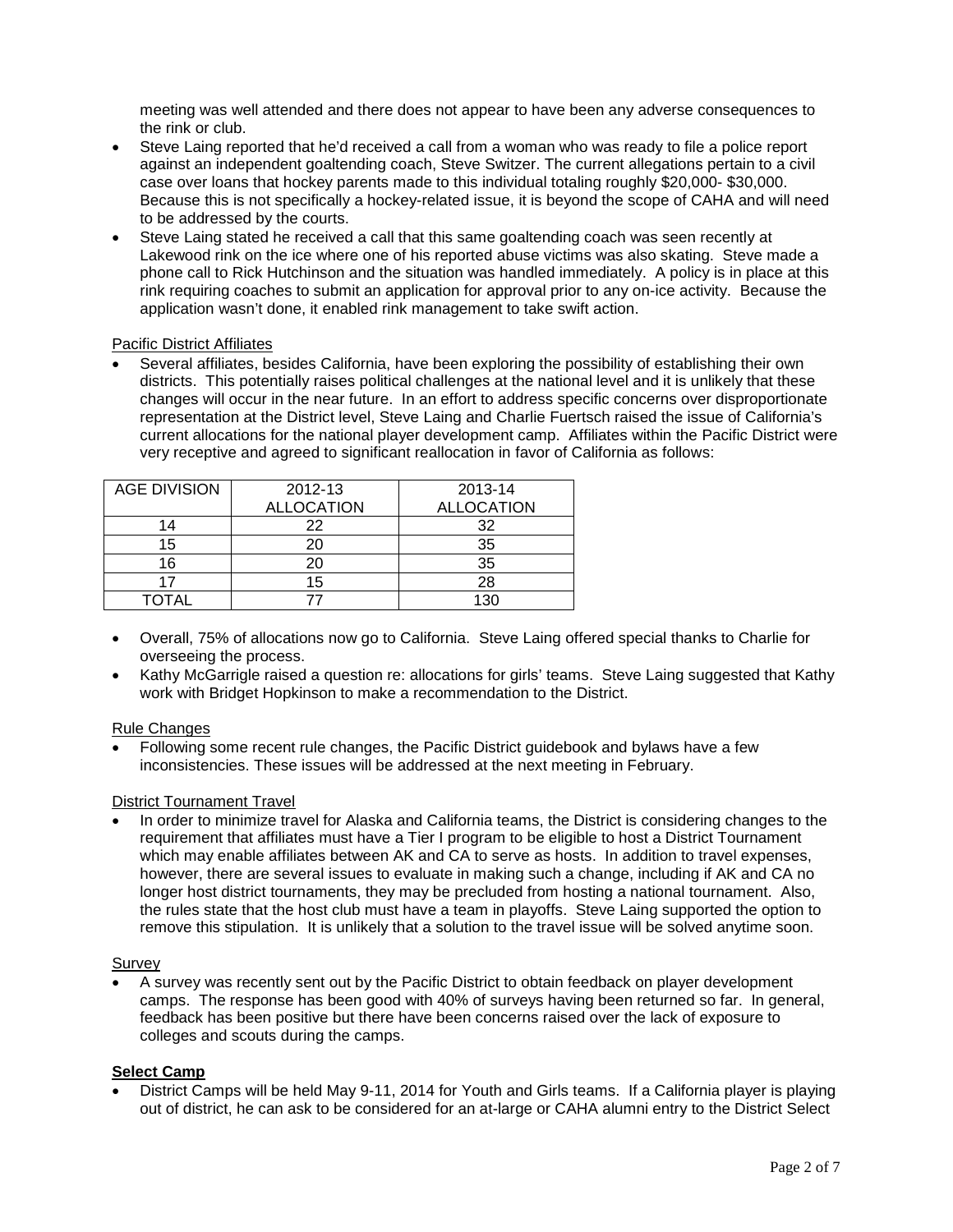Camp. The player must submit his/her hockey resume to Ed Tar for evaluation. Only players who have a legitimate out-of-state residence due to school or similar circumstance will be considered. California players who have elected to play for out of state leagues aren't considered for CAHA Select Camp. Players are expected to tryout for the Select Camp held by the league in which they play. For example, if a northern California player is playing in SCAHA, he should participate in SCAHA Select Camp tryouts. Within the Pacific District, players should participate in tryout camp(s) held in the state in which they're playing.

- To balance costs with changes in allocations, the District also revised its camp payment policy from each affiliate contributing \$1,000 (approximately \$25/player) to a purely per player model. In addition, they agreed to increase the price to \$50/player in order to enhance camp programs without burdening players with additional fees. California's contribution will now be \$4,900 based on allocations and is not subject to any increase should California alternates be admitted to camp. Steve is planning to contact Reebok regarding sponsoring player jerseys for the camp. James Gasseau and Curtis Brown have agreed to assist in contacting scouts to attend the camp.
- Ed Tar reminded the Board that CAHA is still in need of Camp evaluators. We also need to find evaluators who may be able to move on to District Camp which will be held in San Jose this year. Steve Laing asked Curtis Brown, Rick Hutchinson, James Gasseau, Scott Allegrini and Kathy McGarrigle to submit names of coaches to Ed. Coach evaluators' expenses will be covered by CAHA.
- In addition to coach evaluators, we will be needing locker room managers for CAHA Select Camp. These managers must have completed Safe Sport.
- There are 190 players invited to CAHA select camp for all age levels. With the increased allocations there will now be roughly 35 out of 50-60 players moving on to District Camp. Ensuring that the best players move on starts at the league level. The north and south leagues are encouraged to work together to assess the strength of players included in their respective allocations to select the top players for the state camp.
- Ed Tar received a request from the Nevada affiliate to have their players evaluated during our CAHA Select Camp. Because they have no Tier I teams and only two Tier II teams, their resources are limited to hold a camp for their select players. Evaluation of the Nevada players will not impact CAHA select players; they will be solely evaluated for Nevada's allocations. Bob Driffill is open to having the NV players participate in the SCAHA select camp but will with speak with Rob Foster and Sandy Blumberg about the impact an additional 10-12 players may have as SCAHA typically hosts 80 players per birth year. Bill Driffill and Ed Tar will also work out logistics with the Nevada president, Greg Yokum.
- With the more than four-fold increase in cost for District Camp based on our new allocations, the Board discussed a change in player fees. Tom Hancock moved to increase the cost from \$90 to<br>\$120 for participating players. (motion **SECONDED** and **PASSED**) (motion **SECONDED** and **PASSED**)

### **Taxes**

Charlie Feurtsch has completed the 2012 tax return. The return and a required USA Hockey report will be filed next week.

### **Try Hockey for Free**

Steve Laing reported that a "Try Hockey for Free" event took place last weekend. There were 467 kids participating in 15 locations throughout the state, compared to 371 participants in 16 locations last year. Across the U.S. there were 12,600 participants in the free event. In June, USA Hockey is expected to release retention data from last years' participants.

### **Mite Player Registration**

Between October 2012 and October 2013 mite registrations decreased 4.9% for 6 year olds and increased 2.8% for 7-8 year olds. Overall the total number of mite players for each year was 1690. We have no knowledge of the number of mite players who may be participating in AAU leagues in California.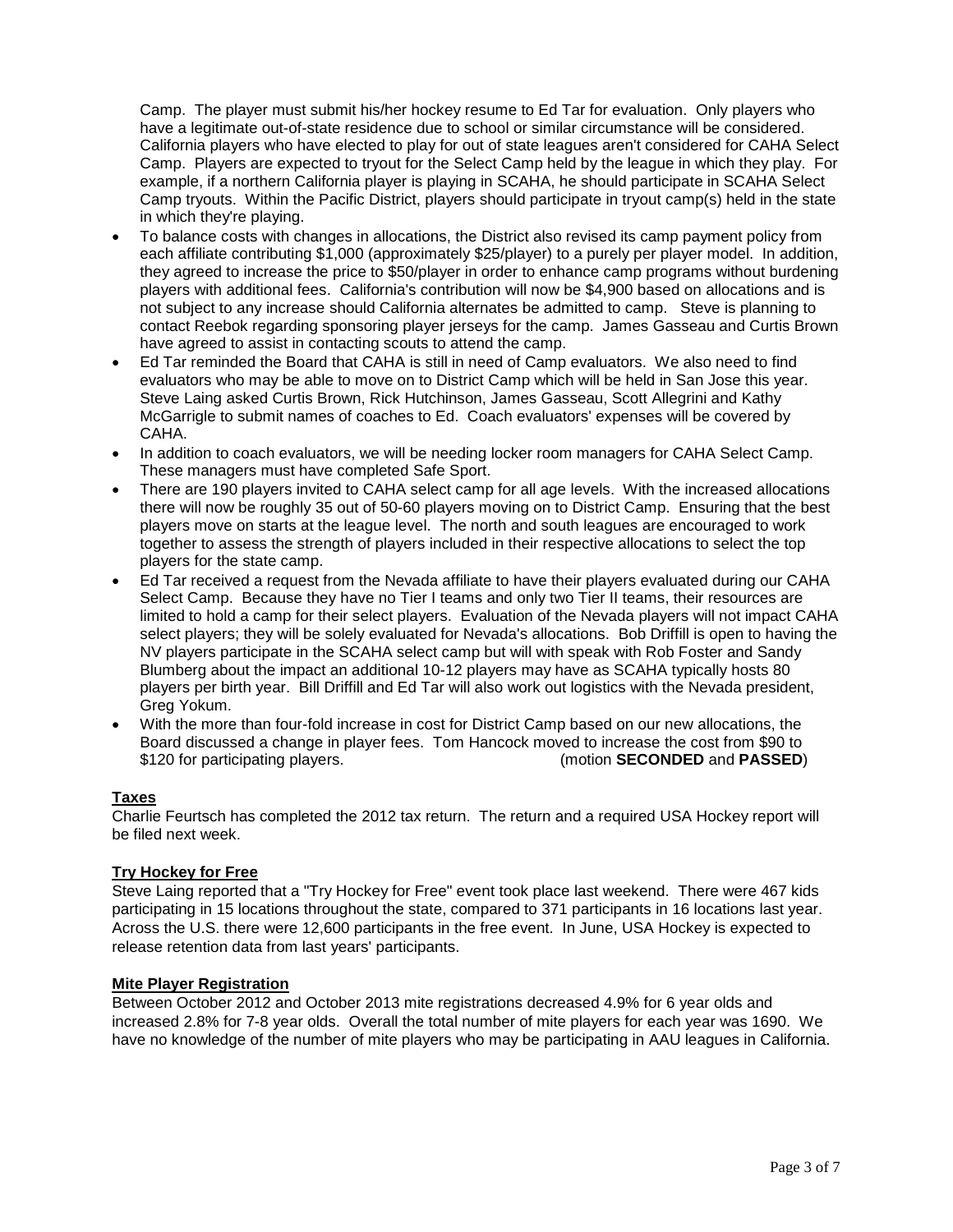# **Tournament**

- Fees to participate in the District Tournament are \$1300 with \$1100 being allocated for the tournament host and \$200 for officials' travel. Fees are due Nov. 15 made payable to CAHA who will in turn submit payment to the District.
- A playoff tournament site is needed for Women's Senior C teams. CAHA is currently soliciting rinks in southern or northern California to host the event. Three teams will play a total of seven games for this tournament.
- As of October 18, 2013 the following sites have been recommended for the 2015 National Championships which will be held Mar. 26-30, 2015 unless otherwise indicated:

| All Tier I Youth  | San Jose, CA               |
|-------------------|----------------------------|
| All Tier I Girls  | Green Bay, WI              |
| All Tier II Girls | Lansing, MI                |
| All Adult Women   | Green Bay, WI (Mar. 27-30) |
| All Tier II 14's  | Salt Lake City, UT         |
| All Tier II 16's  | Plano, TX                  |
| All Tier II 18's  | Troy, MI                   |
| All High School   | Arnold, MO (Mar. 18-22)    |

## **Coaching Level V**

Coaches have until May 1st to obtain their Level IV certification in order to participate in the Level V course in Las Vegas, August 21-24, 2014. Steve Laing encouraged the Board to get the word out to coaches soon as this is a unique west coast opportunity.

## **CAHA Apparel**

Steve Laing has arranged for CAHA t-shirts to be printed at cost. Shirts & jackets for the Board will be ready for distribution at the next meeting.

### **Olympic Team Donation**

USA Hockey is asking for a foundation donation that will go towards the US Olympic Team (Sochi 2014). The minimum donation is \$1,000. There was some discussion regarding the affiliate's responsibility to support the USAH Foundation/Olympic teams when there are significant needs within California. Kathy McGarrigle mentioned that a former Lady Duck, Annie Pankowski, will be playing with the Women's Olympic hockey team.

Kevin Culbertson moved to donate \$1,000 to Olympic Team USA Sochi (men's, women's hockey) on<br>(motion SECONDED and PASSED) (motion SECONDED and PASSED (motion **SECONDED** and **PASSED**)

### **Member Services Report**

Jaime was unable to attend the meeting but she provided an update to Steve informing the board that the online member registration payment system is functioning and on memberships are on track given this point in the season. To date 21 members have paid, 42 are outstanding.

# **Western Regional 14U High Performance Camp**

- A total of 78 slots are available for this camp, 8 goalies, 24 defensemen and 46 forwards. A minimum of four coaches from the Pacific District will assist with the camp. The District has been asked to provide the names of at least six qualified coaches with the following minimum requirements: at least three years' experience coaching at the Tier I 16U or higher level; junior or college experience preferred.
- Pacific District will also be providing four team leaders for the camp. It is strongly recommended that team leaders NOT have a child attending the camp. Again, the District has been asked to provide six names for review.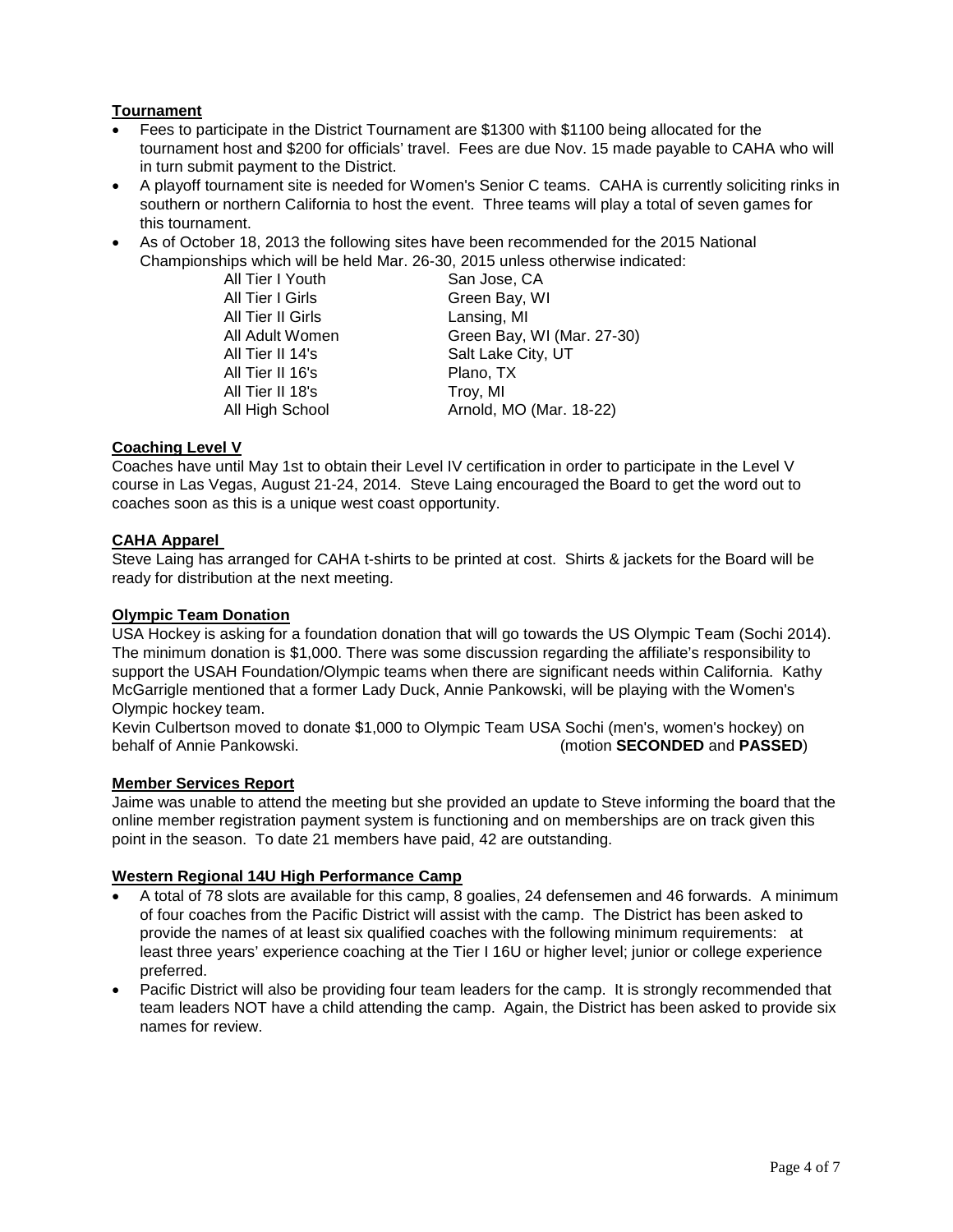# **Financial Report**

Bob Driffill presented the financial report. Only one association has yet to pay its Tier II weekend fee. All expenses are offset by revenues from association fees. On Nov. 20, 2013 a 13-month CD will come due. Steve called for a Motion to approve the financial report. (motion **SECONDED** and **PASSED**)

## **Disputes Resolution and Penalty Review Report**

- Ed Tar informed the Board of a recent incident involving two LA Jr. Kings Tier II coaches who were documented for abuse of officials during a tournament in Illinois. The matter was turned over to SCAHA for review.
- The NAPAH3 program overseen by the National Office monitors game misconducts and match penalties that occur in tournaments. In the past, discipline for these penalties has been pushed back to the affiliates which might take weeks or months to process. Steve Laing gave approval on behalf of CAHA for NAPAH3 to review these penalties on the spot and issue discipline. The north and south leagues and CAHA still maintain authority to issue supplemental discipline. Laura Cahn pointed out that Tournaments always have the authority to review penalties and issue discipline and if the matter needs to be escalated, it is forwarded to CAHA.

## **Youth Council Report**

Laura Cahn reported that no significant issues have been brought to the attention of the Youth Council. The Council is currently reviewing inconsistencies in reporting throughout the state and it is looking to streamline post-game reporting of scoresheets, suspensions, etc.

- Tier Teams
	- o Kevin Culbertson reviewed this season's Tier I team performance. There are dominant teams at all levels and although most have a solid competitive base, there are clearly teams who are struggling at the Tier I level.
	- o There have been a rash of parent ejections occurring at a single venue; it is unknown whether these ejections are being issued by the same referees, but Kevin will explore further.
	- o There has been an expansion to the number of teams being invited to Nationals--there will now be 16 Tier teams included in the National tournament.
	- o Although CAHA currently does not set parameters for teams participating at the Tier I level, Steve Laing appointed a committee to review our Tier I program to ensure that we are serving the best interests of our players. James Gasseau, Curtis Brown and Scott Allegrini as directors of established tier programs have been asked to review the dynamics of our tier programs and report back to the Board at the January meeting. Laura Cahn has been asked to submit concerns brought forth through Youth Council.
- High Schools
	- o John Hamer reported that D2 payments have been processed for high school teams. High school players are eligible and those who are selected will be attending league camps. The high school showcase event, America's Showcase, will be held April 9-13, 2014 in Pittsburgh and the entry fee is \$750. John moved to approve CAHA's payment of the entry fee up to \$750. (motion **SECONDED** and **PASSED**)
	- o John Hamer also moved to approve retention of the same coaches and managers from 2012-<br>13 for the 2013-14 Showcase. (motion **SECONDED** and **PASSED**) 13 for the 2013-14 Showcase. (motion **SECONDED** and **PASSED**)

# **Girls'/Women Report**

On behalf of Bridget, Laura Cahn reported that Girls Tier I and Women's Nationals will be held in Massachusetts and Girls Tier II Championships will be held in Amherst, Massachusetts. At the Tier I level California will be represented by a 16AAA team. Women's Select Camp will be held in [Rocky Mountain].

### **State Tournament**

Sandy Blumberg will report on the State tournament at the next meeting, but Board members who are interested and available to help with the event are encouraged to contact Laura Cahn.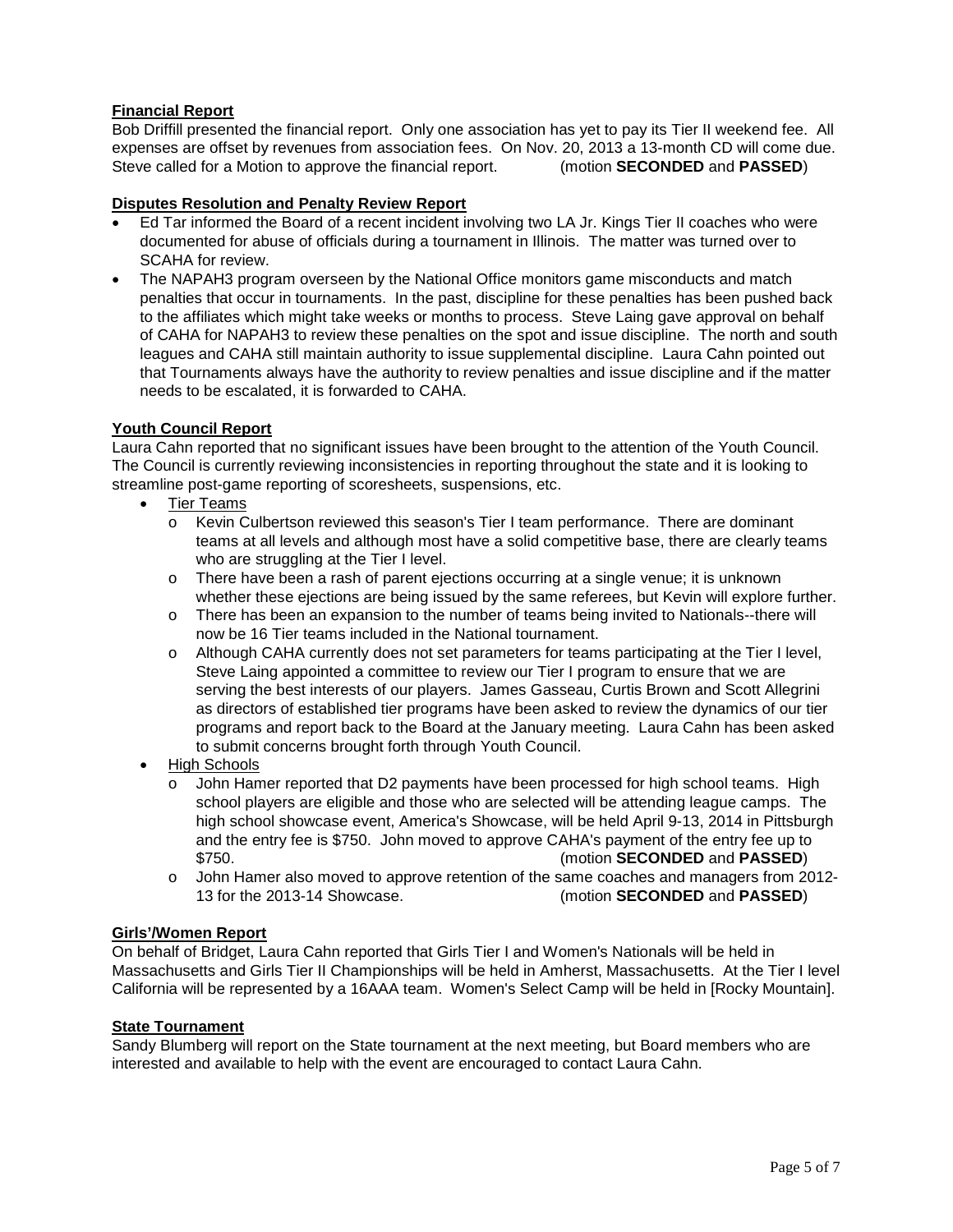## **Director of Referees**

After presenting his preliminary report of current rates and proposed changes for on-ice officials at the last meeting, Mark Mauro re-examined projected increases and comparisons throughout the state. Recommended changes are most significant at the Tier I level where CAHA officiating rates currently fall well below SCAHA rates, although they remain higher than Norcal rates. Laura Cahn brought forth a suggestion from Sandy Blumberg that CAHA tournament rates should be higher than individual league rates. While the proposed changes fall in line with this request for Tier II, A and B officiating, this would mean an increase of greater than 23% at the Midget Tier I level. The proposed CAHA increase at this level is roughly 15%. Kevin Culbertson moved to approve the proposed CAHA officiating rates for a period of three years, through the 2015-16 season. (motion **SECONDED** and **PASSED**)

Steve Laing contacted Donna (Pacific District) regarding their fee structure for the National tournament. For every 12 teams, the host pays a \$1200 flat fee. There are typically 48 teams which results in a total fee of \$4800 or roughly \$160/game.

## **Pacific District Report**

- Wendy Goldstein reported that the District has seen a 3.4% increase in registrations from October 2012 to October 2013 while nationally registrations are up 1.3%.
- There will be an upcoming election to fill a District Director position. Because an affiliate is limited to no more than two directors, the candidate would run against Charlie Fuertsch. Applications are due to Wendy by August 31, 2014.
- There are currently two legislative proposals which will be discussed by registrars at the Winter meeting in an effort to put forth a recommendation to be voted on at the June meeting:
	- o Allow Midget teams to roster 23 players with a maximum of 20 players suiting for games;
	- o Allow post-season (Spring/Summer) teams to roster 25 players with a maximum of 20 players suiting for games. This expanded roster is intended to allow for players missing due to vacations.
	- o Wendy welcomed input from the Board on these proposed changes.
- Charlie Fuertsch reviewed the District Tournament schedule for this season:
	- o TIER I-- San Jose, March 5-9, 2014
		- 14U: 4 teams (2 CA, 1 Alaska, 1 Pacific NW) for a total of 7 games
		- 16U: 6 teams (3 CA, 2 Alaska, 1 Pacific NW) for a total of 12 games
		- 18U: 4 teams (3 CA, 1 Alaska) for a total of 7 games
	- o TIER I GIRLS--Anchorage March 5-9, 2014<br>16U: 4 teams (2 CA, 2 Alaska) for a tota
		- 16U: 4 teams (2 CA, 2 Alaska) for a total of 7 games
		- No tournament is necessary for 14U and 19U as there is only 1 team at each level from the Lady Ducks.
	- o TIER II GIRLS--Anchorage March 5-9, 2014
		- 14U: 4 teams (2 CA, 2 Alaska) for a total of 7 games
		- 16U: 3 teams (1 CA, 2 Alaska) for a total of 7 games
		- 19U: 5 teams (1 CA, 3 Alaska, 1 Pacific NW) for a total of 11 games
	- o SENIOR B--although no tournament is needed, there will be a playoff scheduled between the Lady Ducks and San Jose Jr. Sharks to determine positioning at Nationals
	- o SENIOR C: 3 teams (3 CA) for a total of 7 games. A location for the Senior C tournament has yet to be determined but it will take place February 21-23, 2014.
- The Pacific District's allocation to the National Select Camp for the various age levels is as follows:
	- o 15's: 16 (2 Goalies, 9 Forwards, 5 Defensemen)
	- o 16's: 13 (1 G, 7 F, 5 D)
	- o 17's: 12 (1 G, 7 F, 4 D)